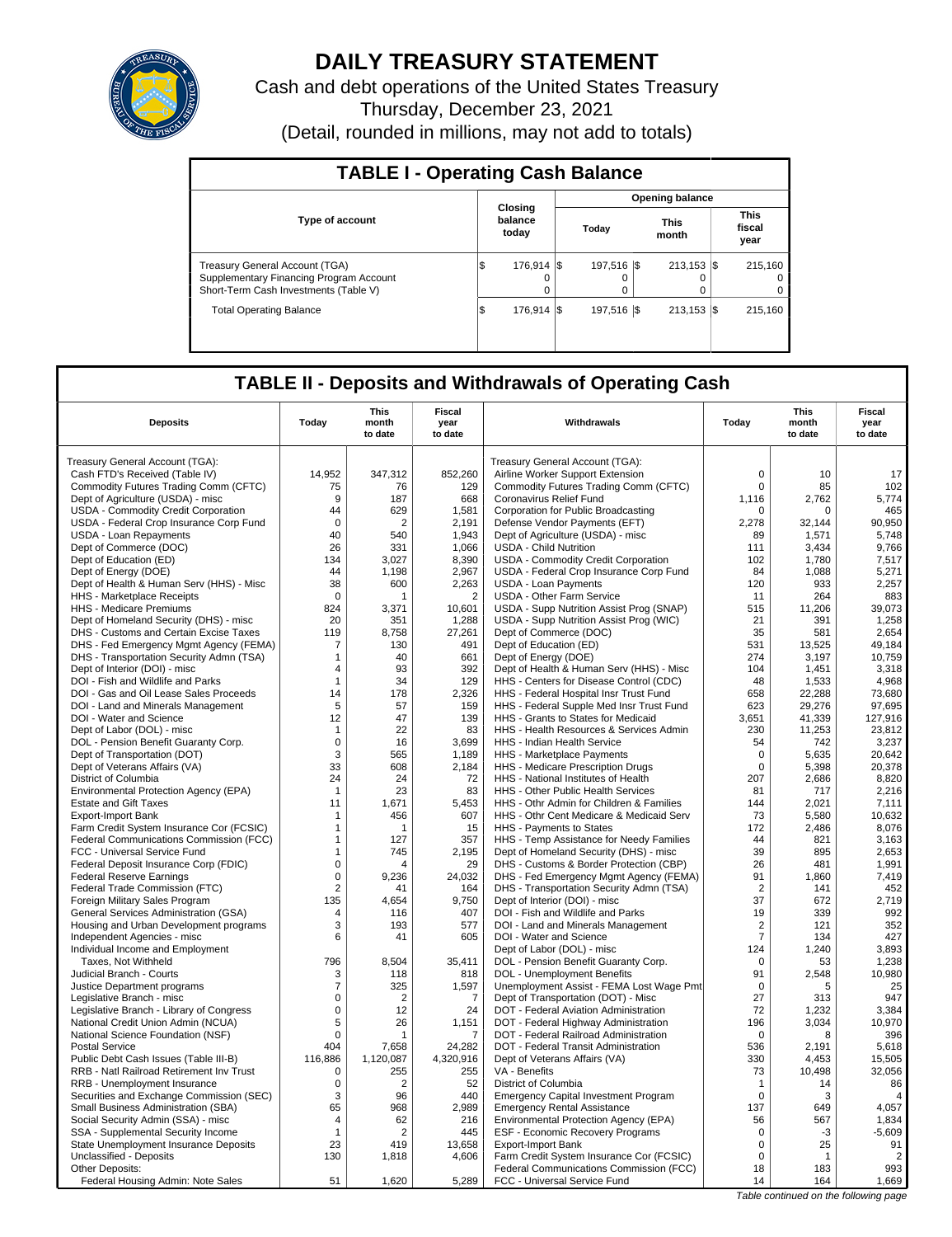# **TABLE II cont. - Deposits and Withdrawals of Operating Cash**

| <b>Deposits</b>                                                 | Todav        | This<br>month<br>to date | Fiscal<br>year<br>to date | Withdrawals                                          | Today        | <b>This</b><br>month<br>to date   | Fiscal<br>vear<br>to date |
|-----------------------------------------------------------------|--------------|--------------------------|---------------------------|------------------------------------------------------|--------------|-----------------------------------|---------------------------|
| International Monetary Fund                                     | 183          | 221                      | 371                       | Federal Deposit Insurance Corp (FDIC)                | 3            | 35                                | 130                       |
| Thrift Savings Plan Transfer                                    | 1,858        | 9,886                    | 23,454                    | Federal Employees Insurance Payments                 | 708          | 6,790                             | 22,492                    |
|                                                                 |              |                          |                           | Federal Salaries (EFT)                               | 3,178        | 13,102                            | 50,022                    |
|                                                                 |              |                          |                           | Federal Trade Commission (FTC)                       | $\mathbf 0$  | 15                                | 62                        |
|                                                                 |              |                          |                           | General Services Administration (GSA)                | 112          | 1,903                             | 6,336                     |
|                                                                 |              |                          |                           | Housing and Urban Development programs               | 112          | 6,023                             | 18,404                    |
|                                                                 |              |                          |                           | Independent Agencies - misc                          | 30           | 372                               | 1,165                     |
|                                                                 |              |                          |                           | Interest on Treasury Securities                      | $\mathbf 0$  | 1,299                             | 63,320                    |
|                                                                 |              |                          |                           | IRS - Advanced Child Tax Credit (EFT)                | $\mathbf 0$  | 13.787                            | 40.931                    |
|                                                                 |              |                          |                           | IRS - Economic Impact Payments (EFT)                 | $\mathbf 0$  | 342                               | 1,837                     |
|                                                                 |              |                          |                           | IRS Tax Refunds Business (EFT)                       | $\mathbf 0$  | 1,720                             | 7,540                     |
|                                                                 |              |                          |                           | IRS Tax Refunds Individual (EFT)                     | 3            | 1,678                             | 13,827                    |
|                                                                 |              |                          |                           | Judicial Branch - Courts                             | 9            | 92                                | 382                       |
|                                                                 |              |                          |                           | Justice Department programs                          | 99           | 1,366                             | 4,359                     |
|                                                                 |              |                          |                           | Legislative Branch - misc                            | 4            | 91                                | 343                       |
|                                                                 |              |                          |                           | Legislative Branch - Library of Congress             | $\mathbf{1}$ | 16                                | 171                       |
|                                                                 |              |                          |                           | <b>NASA</b>                                          | 158          | 1,866                             | 5,492                     |
|                                                                 |              |                          |                           | National Credit Union Admin (NCUA)                   | $\mathbf{1}$ | 8                                 | 32                        |
|                                                                 |              |                          |                           | National Science Foundation (NSF)                    | 27           | 492                               | 1.658                     |
|                                                                 |              |                          |                           | Postal Service Money Orders and Other                | 113          | 3,290                             | 10,161                    |
|                                                                 |              |                          |                           | Public Debt Cash Redemp. (Table III-B)               | 134,882      | 1,091,417                         | 3,847,455                 |
|                                                                 |              |                          |                           | Railroad Retirement Board (RRB) - misc               | 0            | 3                                 | 13                        |
|                                                                 |              |                          |                           | <b>RRB - Benefit Payments</b>                        | $\mathbf{1}$ | 1,151                             | 3,467                     |
|                                                                 |              |                          |                           | Securities and Exchange Commission (SEC)             | 11           | 66                                | 293                       |
|                                                                 |              |                          |                           | Small Business Administration (SBA)                  | 2,831        | 39,627                            | 146,648                   |
|                                                                 |              |                          |                           | Social Security Admin (SSA) - misc                   | 28           | 335                               | 1,105                     |
|                                                                 |              |                          |                           | <b>SSA - Benefits Payments</b>                       | $1/-11$      | 84,936                            | 254,973                   |
|                                                                 |              |                          |                           | SSA - Supplemental Security Income                   | 7            | 4,476                             | 13,449                    |
|                                                                 |              |                          |                           | <b>Transportation Services</b><br>Other Withdrawals: | $\Omega$     | $\Omega$                          | 683                       |
|                                                                 |              |                          |                           | <b>State Department</b>                              | 140          | 1,146                             | 4,682                     |
|                                                                 |              |                          |                           | Unclassified                                         | 1,899        | 25,212                            | 81,525                    |
| <b>Total Other Deposits</b><br>Change in Balance of Uncollected | 2,092        | 11,494                   | 28,592                    | <b>Total, Other Withdrawals</b>                      | 2,038        | 59,277                            | 172,885                   |
| Funds                                                           | 0            | 0                        | $\mathbf 0$               |                                                      |              |                                   |                           |
| <b>Transfers from Depositaries</b>                              | $\Omega$     | 0                        | $\mathbf 0$               | <b>Transfers to Depositaries</b>                     | $\mathbf 0$  | $\mathbf 0$                       | 0                         |
| <b>Total TGA Deposits</b>                                       | 137,016      | 1,537,356                | 5,403,877                 | <b>Total TGA Withdrawals</b>                         | 157,618      | 1,573,594                         | 5,442,122                 |
| Short-Term Cash Investments:                                    |              |                          |                           | Short-Term Cash Investments:                         |              |                                   |                           |
| Transfers from TGA (Table V)                                    | $\mathbf 0$  | 0                        | $\mathbf 0$               | Transfers to TGA (Table V)                           | $\Omega$     | $\Omega$                          | $\Omega$                  |
| Total Deposits (excluding transfers)                            | 137,016<br>S | 1,537,356<br>l\$         | 5,403,877<br>l\$          | Total Withdrawals (excluding transfers)              | l\$          | 157,618 \$ 1,573,594 \$ 5,442,122 |                           |
|                                                                 |              |                          |                           |                                                      |              |                                   |                           |
|                                                                 |              |                          |                           | Net Change in Operating Cash Balance                 | $-20,602$ \$ | $-36,239$ \$                      | $-38,245$                 |

|                                               |              |             |                                 |  |                           |                                         |     |                      |                                 |  | See Footnote              |
|-----------------------------------------------|--------------|-------------|---------------------------------|--|---------------------------|-----------------------------------------|-----|----------------------|---------------------------------|--|---------------------------|
| <b>TABLE III-A - Public Debt Transactions</b> |              |             |                                 |  |                           |                                         |     |                      |                                 |  |                           |
| <b>Issues</b>                                 | Today        |             | <b>This</b><br>month<br>to date |  | Fiscal<br>vear<br>to date | <b>Redemptions</b>                      |     | Todav                | <b>This</b><br>month<br>to date |  | Fiscal<br>vear<br>to date |
| Marketable:                                   |              |             |                                 |  |                           | Marketable:                             |     |                      |                                 |  |                           |
| Bills:                                        |              |             |                                 |  |                           | <b>Bills</b>                            | l\$ | $132,943$ $\sqrt{5}$ | $1,007,031$ \\$                 |  | 3,205,443                 |
| <b>Regular Series</b>                         | 114,938 \$   |             | 650,995 \$                      |  | 2,101,369                 | <b>Notes</b>                            |     | 0                    | 38,000                          |  | 465,779                   |
| <b>Cash Management Series</b>                 |              |             | 300,003                         |  | 1,120,018                 | <b>Bonds</b>                            |     |                      |                                 |  | 30,632                    |
| <b>Notes</b>                                  |              |             | 103,269                         |  | 837,553                   | <b>Federal Financing Bank</b>           |     |                      |                                 |  |                           |
| <b>Bonds</b>                                  |              | $\mathbf 0$ | 25,269                          |  | 141,871                   | Nonmarketable:                          |     |                      |                                 |  |                           |
| Inflation-Protected Securities Increment      | 455          |             | 10,150                          |  | 18,602                    | <b>United States Savings Securities</b> |     | 45                   | 910                             |  | 2,501                     |
| <b>Federal Financing Bank</b>                 |              | $\Omega$    |                                 |  | $\Omega$                  | <b>Government Account Series</b>        |     | 533,543              | 5,306,160                       |  | 18,021,893                |
| Nonmarketable:                                |              |             |                                 |  |                           | Hope Bonds                              |     |                      |                                 |  | 0                         |
| United States Savings Securities:             |              |             |                                 |  |                           | <b>Domestic Series</b>                  |     |                      |                                 |  | 4,190                     |
| Cash Issue Price                              | 110          |             | 1,502                           |  | 2,872                     | <b>Foreign Series</b>                   |     | $\Omega$             |                                 |  |                           |
| Interest Increment                            |              |             | 384                             |  | 1,113                     | <b>State and Local Series</b>           |     |                      | 15,150                          |  | 38,604                    |
| <b>Government Account Series</b>              | 544,754      |             | 5,722,279                       |  | 18,460,945                | Other                                   |     | 1,891                | 29,767                          |  | 99,474                    |
| Hope Bonds                                    |              |             |                                 |  |                           |                                         |     |                      |                                 |  |                           |
| <b>Domestic Series</b>                        |              |             |                                 |  |                           |                                         |     |                      |                                 |  |                           |
| <b>Foreign Series</b>                         |              |             |                                 |  |                           |                                         |     |                      |                                 |  |                           |
| State and Local Series                        |              | n           | 10,224                          |  | 20,483                    |                                         |     |                      |                                 |  |                           |
| Other                                         | 1,892        |             | 29,803                          |  | 99,617                    | <b>Total Redemptions</b>                |     | 668,425 \$           | $6,397,018$ \$                  |  | 21,868,516                |
| <b>Total Issues</b>                           | $662,152$ \$ |             | 6,853,877 \$                    |  | 22,804,444                | Net Change in Public Debt Outstanding   |     | $-6,273$ \$          | 456,859 \$                      |  | 935,927                   |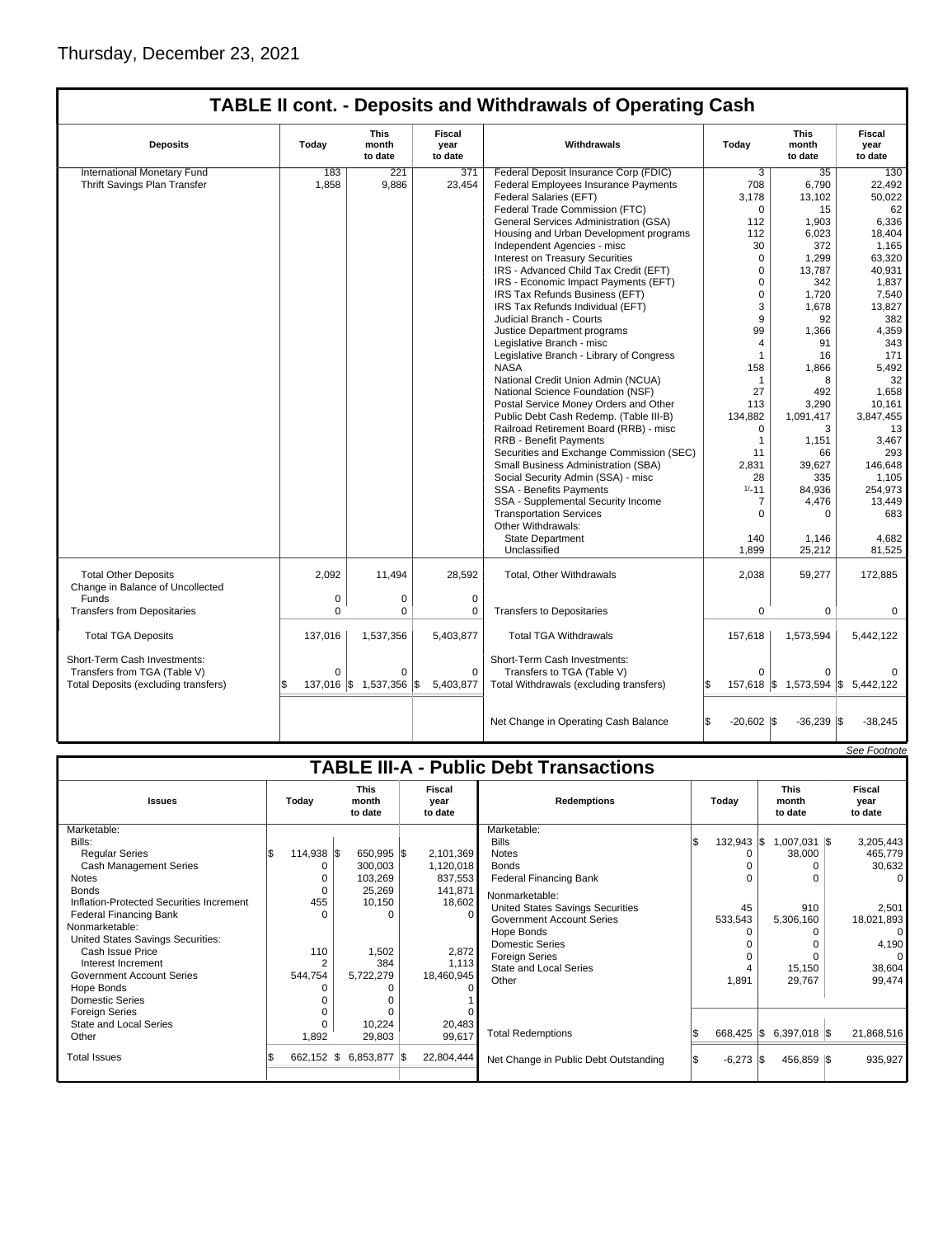| <b>TABLE III-B - Adjustment of Public Debt</b><br><b>Transactions to Cash Basis</b>                                                                                                                                                                                                                                                                                                                |       |                                                        |     |                                                                 |                                                                        |  |  |                                 |                           |
|----------------------------------------------------------------------------------------------------------------------------------------------------------------------------------------------------------------------------------------------------------------------------------------------------------------------------------------------------------------------------------------------------|-------|--------------------------------------------------------|-----|-----------------------------------------------------------------|------------------------------------------------------------------------|--|--|---------------------------------|---------------------------|
| <b>Transactions</b>                                                                                                                                                                                                                                                                                                                                                                                | Today |                                                        |     |                                                                 |                                                                        |  |  | <b>This</b><br>month<br>to date | Fiscal<br>year<br>to date |
| Public Debt Cash Issues:<br>Public Debt Issues (Table III-A)<br>Premium on New Issues<br>Discount on New Issues:<br>Bills $(-)$<br>Bonds and Notes (-)<br>Federal Financing Bank (-)<br>Government Account Transactions (-)<br>Hope Bonds (-)<br>Interest Increment on United States<br>Savings Securities (-)<br>Inflation-Protected Securities Increment<br><b>Total Public Debt Cash Issues</b> | \$    | 662,152 \$<br>n<br>54<br>0<br>U<br>544,754<br>2<br>455 |     | 6,853,877<br>320<br>657<br>0<br>5,722,279<br>n<br>384<br>10,150 | \$22,804,444<br>3,752<br>740<br>6.299<br>18,460,945<br>1,113<br>18,182 |  |  |                                 |                           |
| Deposited in TGA                                                                                                                                                                                                                                                                                                                                                                                   | \$    | 116,886                                                | Ι\$ | 1,120,087                                                       | 4,320,916<br>1\$                                                       |  |  |                                 |                           |
| Public Debt Cash Redemptions:<br>Public Debt Redemptions (Table III-A)<br>Premium on Debt Buyback Operation<br>Discount on Debt Buyback Operation (-)<br>Federal Financing Bank (-)<br>Government Account Transactions (-)<br>Hope Bonds (-)                                                                                                                                                       | l\$   | 668,425<br>0<br>o<br>0<br>533,543<br>ი                 | I\$ | 6,397,018<br>0<br>o<br>o<br>5,305,601<br>0                      | \$21,868,516<br>18,021,061                                             |  |  |                                 |                           |
| <b>Total Public Debt Cash Redemptions</b><br>Withdrawn from TGA                                                                                                                                                                                                                                                                                                                                    | \$    | 134,882 \$                                             |     | 1,091,417 \$                                                    | 3,847,455                                                              |  |  |                                 |                           |

| <b>TABLE III-C - Debt Subject to Limit</b>                                        |                           |                           |                                                   |                           |  |  |  |  |  |  |
|-----------------------------------------------------------------------------------|---------------------------|---------------------------|---------------------------------------------------|---------------------------|--|--|--|--|--|--|
|                                                                                   | Closing                   | Opening balance           |                                                   |                           |  |  |  |  |  |  |
| <b>Balance Transactions</b>                                                       | balance<br>today          | Today                     | <b>This</b><br>month                              | Fiscal<br>year            |  |  |  |  |  |  |
| Debt Held by the Public<br>Intragovernmental Holdings<br><b>Total Public Debt</b> | \$22,938,284<br>6,426,562 | \$22,954,313<br>6,416,806 | \$22,645,912<br>6,262,075                         | \$22,282,900<br>6,146,018 |  |  |  |  |  |  |
| Outstanding<br>Less: Debt Not<br>Subject to Limit:                                | 29,364,846                | 29,371,119                | 28,907,987                                        | 28,428,919                |  |  |  |  |  |  |
| Other Debt                                                                        | 478                       | 478                       | 478                                               | 478                       |  |  |  |  |  |  |
| <b>Unamortized Discount</b>                                                       | 20,047                    | 20,005                    | 20,018                                            | 20,950                    |  |  |  |  |  |  |
| <b>Federal Financing Bank</b>                                                     | 6,053                     | 6,053                     | 6,053                                             | 6,053                     |  |  |  |  |  |  |
| Hope Bonds<br>Plus: Other Debt Subject to Limit<br>Guaranteed Debt of             | $\Omega$                  | O                         | 0                                                 | O                         |  |  |  |  |  |  |
| Government Agencies                                                               | $\Omega$                  | $\Omega$                  | $\Omega$                                          | 0                         |  |  |  |  |  |  |
| <b>Total Public Debt</b><br>Subject to Limit                                      | \$29,338,268              | \$29,344,583              | $\frac{1}{2}$ 28,881,438 $\frac{1}{2}$ 28,401,438 |                           |  |  |  |  |  |  |
| <b>Statutory Debt Limit</b>                                                       | \$31.381.463              | \$31,381,463              | \$28,881,463                                      | \$28,401,463              |  |  |  |  |  |  |
|                                                                                   |                           |                           |                                                   |                           |  |  |  |  |  |  |

| <b>TABLE IV - Federal Tax Deposits</b>                                                                                                                                                                                                        |     |                                               |     |                                                         |     |                                                                 |
|-----------------------------------------------------------------------------------------------------------------------------------------------------------------------------------------------------------------------------------------------|-----|-----------------------------------------------|-----|---------------------------------------------------------|-----|-----------------------------------------------------------------|
| Classification                                                                                                                                                                                                                                |     | Today                                         |     | <b>This</b><br>month<br>to date                         |     | Fiscal<br>year<br>to date                                       |
| Withheld Income and Employment Taxes<br>Individual Income Taxes<br><b>Railroad Retirement Taxes</b><br><b>Excise Taxes</b><br><b>Corporation Income Taxes</b><br><b>Federal Unemployment Taxes</b><br>Estate and Gift Taxes & Misc IRS Rcpts. | l\$ | 10,447<br>513<br>47<br>120<br>4,803<br>1<br>5 | l\$ | 258,595<br>8,360<br>408<br>3.874<br>83,592<br>35<br>265 | l\$ | 722,585<br>30.758<br>1,274<br>16,543<br>106,940<br>779<br>1,437 |
| Total                                                                                                                                                                                                                                         | l\$ | 15,937                                        | l\$ | $355,128$ \$                                            |     | 880,316                                                         |
| Cash Federal Tax Deposits:<br>Direct<br><b>Through Depositaries</b>                                                                                                                                                                           | \$  | $363$ $\overline{\text{S}}$<br>14,589         |     | 2,452<br>344.861                                        | 1\$ | 7,686<br>844.574                                                |
| <b>Total Cash FTD's</b><br>Inter-agency Transfers                                                                                                                                                                                             | Ŝ.  | 14,952<br>985                                 | l\$ | 347,312<br>7,815                                        | l\$ | 852,260<br>28,056                                               |
| Total                                                                                                                                                                                                                                         | \$  | 15,937                                        | 1\$ | 355,128                                                 | l\$ | 880,316                                                         |
|                                                                                                                                                                                                                                               |     |                                               |     |                                                         |     |                                                                 |

| <b>TABLE V - Short-Term Cash Investments</b> |   |                           |          |                 |       |  |  |  |  |  |
|----------------------------------------------|---|---------------------------|----------|-----------------|-------|--|--|--|--|--|
|                                              |   | <b>Type of Depositary</b> |          |                 |       |  |  |  |  |  |
| <b>Balance Transactions</b>                  |   |                           |          |                 | Total |  |  |  |  |  |
|                                              | А |                           | в        | С               |       |  |  |  |  |  |
| Opening Balance Today<br>Deposits:           | 0 | I\$                       | 0        | 1\$<br>$\Omega$ | l\$   |  |  |  |  |  |
| <b>Transfers to Depositaries</b>             | O |                           | $\Omega$ | 0               |       |  |  |  |  |  |
| <b>Special Direct Investment</b>             | O |                           | O        | 0               |       |  |  |  |  |  |
| Term Investment                              | O |                           | 0        | 0               |       |  |  |  |  |  |
| Repo Investment                              | U |                           | U        | U               |       |  |  |  |  |  |
| Withdrawals:                                 |   |                           |          |                 |       |  |  |  |  |  |
| <b>Treasury Initiated</b>                    | O |                           | 0        | 0               |       |  |  |  |  |  |
| Depositary Initiated                         | O |                           | O        | 0               |       |  |  |  |  |  |
| <b>Special Direct Investment</b>             | Ω |                           | n        | U               |       |  |  |  |  |  |
| <b>Term Investment</b>                       | Ω |                           | O        | $\Omega$        |       |  |  |  |  |  |
| Repo Investment                              | 0 |                           | 0        | 0               |       |  |  |  |  |  |
|                                              |   |                           |          |                 |       |  |  |  |  |  |
| Closing Balance Today                        | 0 | 1\$                       | 0        | 13<br>0         | 1\$   |  |  |  |  |  |

| <b>TABLE VI - Income Tax Refunds Issued</b> |     |       |     |                                 |     |                           |  |  |  |  |
|---------------------------------------------|-----|-------|-----|---------------------------------|-----|---------------------------|--|--|--|--|
| Classification                              |     | Today |     | <b>This</b><br>month<br>to date |     | Fiscal<br>year<br>to date |  |  |  |  |
| IRS - Advanced Child Tax Credit (Checks)    | l\$ | 0     | 1\$ | 2,208                           | 135 | 6,265                     |  |  |  |  |
| IRS - Advanced Child Tax Credit (EFT)       |     | 0     |     | 13.787                          |     | 40.931                    |  |  |  |  |
| IRS - Economic Impact Payments (Checks)     |     | 0     |     | 267                             |     | 2.079                     |  |  |  |  |
| IRS - Economic Impact Payments (EFT)        |     | 0     |     | 342                             |     | 1,837                     |  |  |  |  |
| IRS Tax Refunds Business (Checks)           |     | 0     |     | 4.198                           |     | 23,088                    |  |  |  |  |
| IRS Tax Refunds Business (EFT)              |     | 0     |     | 1.720                           |     | 7,540                     |  |  |  |  |
| IRS Tax Refunds Individual (Checks)         |     | 15    |     | 2.129                           |     | 11,876                    |  |  |  |  |
| IRS Tax Refunds Individual (EFT)            |     | 3     |     | 1,678                           |     | 13.827                    |  |  |  |  |
|                                             |     |       |     |                                 |     |                           |  |  |  |  |

### **Daily Treasury Statement Footnotes:**

#### **General Footnotes and Statements:**

This statement summarizes the United States Treasury's cash and debt operations for the Federal Government. Treasury's operating cash is maintained in an account at the Federal Reserve Bank of New York and in short-term cash investments. Treasury minimized and then suspended its short-term cash investment program beginning in November 2008, but anticipates investing again when market conditions warrant. Major information sources include: Federal Reserve Banks, Treasury Regional Financial Centers, Internal Revenue Service Centers, various electronic systems, and information on the Public Debt. Information is presented on a modified cash basis. Deposits are reflected as received and withdrawals are reflected as processed.SOURCE: Bureau of the Fiscal Service, Department of the Treasury. Note: The Daily Treasury Statement (DTS) is available by 4:00 p.m. the following business day on the Fiscal Service website https://fiscal.treasury.gov/reports-statements/dts/. For more information, call the Cash Reporting Branch at 202-874-9789.

#### **TABLE II – Deposits and Withdrawals of Operating Cash**

1/Reported as a negative amount due to a return/reversal of \$12 million.